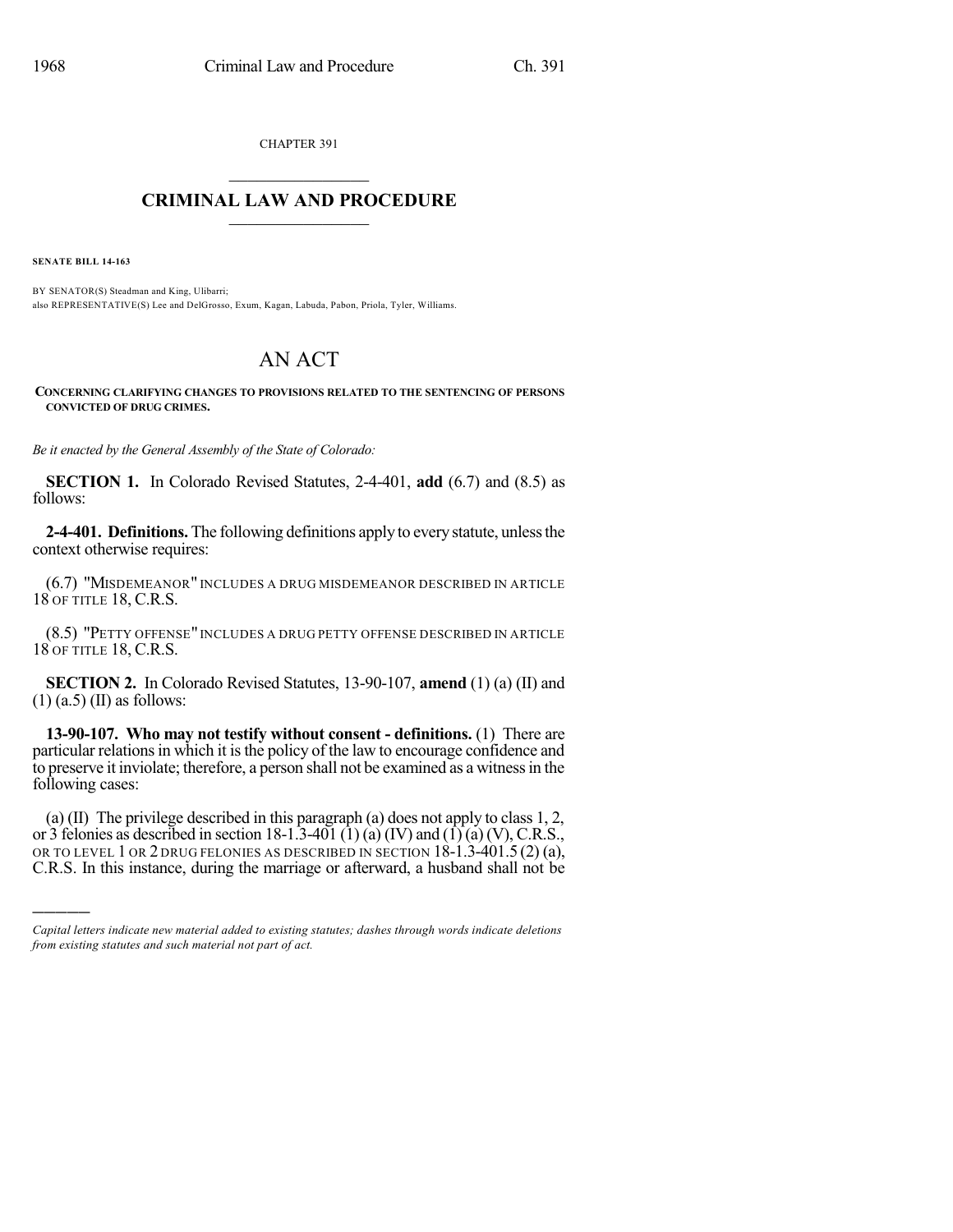examined for or against his wife as to any communications intended to be made in confidence and made by one to the other during the marriage without his consent, and a wife shall not be examined for or against her husband as to any communications intended to be made in confidence and made by one to the other without her consent.

(a.5) (II) The privilege described in this paragraph (a.5) does not apply to class 1, 2, or 3 felonies as described in section  $\hat{18-1}$ .  $\hat{3-401}$  (1) (a) (IV) and (1) (a) (V), C.R.S., OR TO LEVEL 1 OR 2 DRUG FELONIES AS DESCRIBED IN SECTION 18-1.3-401.5 (2) (a), C.R.S. In this instance, during the civil union or afterward, a partner in a civil union shall not be examined for or against the other partner in the civil union as to any communications intended to be made in confidence and made by one to the other during the civil union without the other partner's consent.

## **SECTION 3.** In Colorado Revised Statutes, **amend** 16-10-105 as follows:

**16-10-105. Alternate jurors.** The court may direct that a sufficient number of jurors in addition to the regular jury be called and impaneled to sit as alternate jurors.Alternate jurorsin the orderinwhich theyare called shallreplace jurorswho, prior to the time the jury retires to consider its verdict, become unable or disqualified to perform their duties. Alternate jurors shall be drawn in the same manner, shall have the same qualifications, shall be subject to the same examination and challenges, shall take the same oath, and shall have the same functions, powers, facilities, and privileges asthe regular jurors. An alternate jurorshall be discharged when the jury retires to consider its verdict or at such time as determined by the court. When alternate jurors are impaneled, each side is entitled to one peremptory challenge in addition to those otherwise allowed by law. In a case in which a class 1, 2, or 3 felony, as described in section 18-1.3-401 (1) (a) (IV) and (1) (a) (V), C.R.S., is charged, and in a case in which a level 1 or level 2 drug felony as described in section 18-1.3-401.5, C.R.S., IS CHARGED, and in any case in which a felony listed in section 24-4.1-302 (1), C.R.S., is charged, the court shall impanel at least one juror to sit as an alternate if requested by any party.

**SECTION 4.** In Colorado Revised Statutes, 17-2-201, **amend** (5) (a.3) (I) as follows:

**17-2-201. State board of parole.** (5) (a.3) (I) Any person sentenced as a habitual criminal pursuant to section  $18-\hat{1} \cdot \hat{3}-80\hat{1} \cdot (\hat{1} \cdot 5)$  or  $(2)$ , C.R.S., for an offense committed on or after July 1, 2003, shall be subject to the mandatory parole set forth in section 18-1.3-401 (1) (a) (V) (A) OR 18-1.3-401.5, C.R.S., for the class OR LEVEL of felony of which the person is convicted.

**SECTION 5.** In Colorado Revised Statutes, 18-1-104, **amend** (2) as follows:

**18-1-104. "Offense" defined - offenses classified - common-law crimes abolished.** (2) Each offense falls into one of eleven classes, ONE OF SIX DRUG OFFENSE LEVELS,OR ONE UNCLASSIFIED CATEGORY.There are six classesoffelonies as defined DESCRIBED in section 18-1.3-401 AND FOUR LEVELS OF DRUG FELONIES AS DESCRIBED IN SECTION 18-1.3-401.5, three classes of misdemeanors as defined DESCRIBED in section 18-1.3-501 AND TWO LEVELS OF DRUG MISDEMEANORS AS DESCRIBED IN SECTION 18-1.3-501, and two classes of petty offenses as defined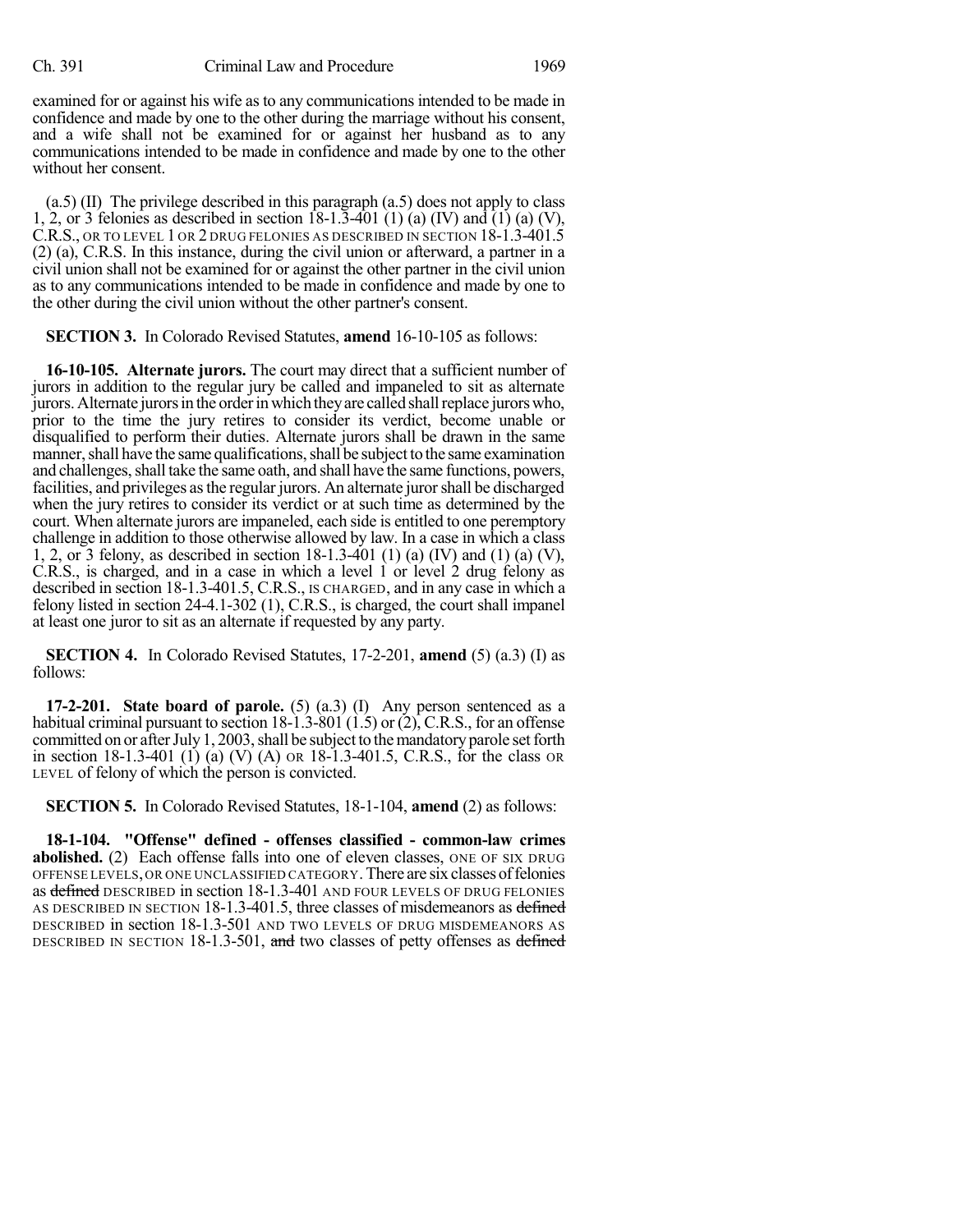DESCRIBED in section 18-1.3-503, AND THE CATEGORY OF DRUG PETTY OFFENSE AS DESCRIBED IN SECTION 18-1.3-501 (1) (e).

**SECTION 6.** In Colorado Revised Statutes, **amend** 18-1-404 as follows:

**18-1-404. Preliminary hearing or waiver - dispositional hearing.** (1) Every person accused of a class 1, 2, or 3 felony OR LEVEL 1 OR LEVEL 2 DRUG FELONY by direct information or felony complaint has the right to demand and receive a preliminary hearing within a reasonable time to determine whether probable cause exists to believe that the offense charged in the information has been committed by the defendant. In addition, only those persons accused of a class 4, 5, or 6 felony by direct information or felony complaint which felony requires mandatory sentencing or is a crime of violence as defined in section 18-1.3-406, or is a sexual offense under part 4 of article 3 of this title, shall have the right to demand and receive a preliminary hearing within a reasonable time to determine whether probable cause exists to believe that the offense charged in the information or felony complaint was committed by the defendant. The procedure to be followed in asserting the right to a preliminary hearing, and the time within which demand therefor must be made, as well as the time within which the hearing, if demanded, shall be had, shall be as provided by rule of the supreme court of the state of Colorado. A failure to observe and substantially comply with such rule is a waiver of the right to a preliminary hearing.

(2) (a) No person accused of a class 4, 5, or 6 felony OR LEVEL 3 OR LEVEL 4 DRUG FELONY by direct information or felony complaint, except those which require mandatory sentencing or which are crimes of violence as defined in section 18-1.3-406, or which are sexual offenses under part 4 of article 3 of this title, shall have the right to demand or receive a preliminary hearing; except that such person shall participate in a dispositional hearing for the purposes of case evaluation and potential resolution.

(b) Any defendant accused of a class 4, 5, or 6 felony OR LEVEL 3 OR LEVEL 4 DRUG FELONY who is not otherwise entitled to a preliminary hearing pursuant to paragraph (a) of this subsection (2), may demand and shall receive a preliminary hearing within a reasonable time pursuant to subsection (1) of this section, if the defendant is in custody; except that, upon motion of either party, the court shall vacate the preliminary hearing if there is a reasonable showing that the defendant has been released from custody prior to the preliminary hearing.

**SECTION 7.** In Colorado Revised Statutes, **add** 18-1.3-103.4 as follows:

**18-1.3-103.4. Senate Bill 13-250 - legislative intent - clarification of internal reference to level 4 drug felonies.** THE INTENT OF THE GENERAL ASSEMBLY IN ENACTING SENATE BILL 13-250 WAS TO ALLOW COURTS, FOR OFFENSES COMMITTED ON AND AFTER OCTOBER 1, 2013, TO VACATE CERTAIN LEVEL 4 DRUG FELONY CONVICTIONS AND ENTER MISDEMEANOR CONVICTIONS IFTHE OFFENDER COMPLETES COMMUNITY-BASED SENTENCING. WHILE THE TERM "LEVEL 4 DRUG FELONY" TO WHICH SECTION 18-1.3-103.5 (3) (b) REFERS WAS DESCRIBED IN SECTION 18-8-405 (2) (c) (II) OF THE INTRODUCED VERSION OF SENATE BILL 13-250, AN AMENDMENT TO THE BILL DURING THE LEGISLATIVE PROCESS MOVED THE LEVEL 4 DRUG FELONY DESCRIPTION TO SECTION 18-8-405 (2) (d). THE CONFORMING CHANGE WAS NOT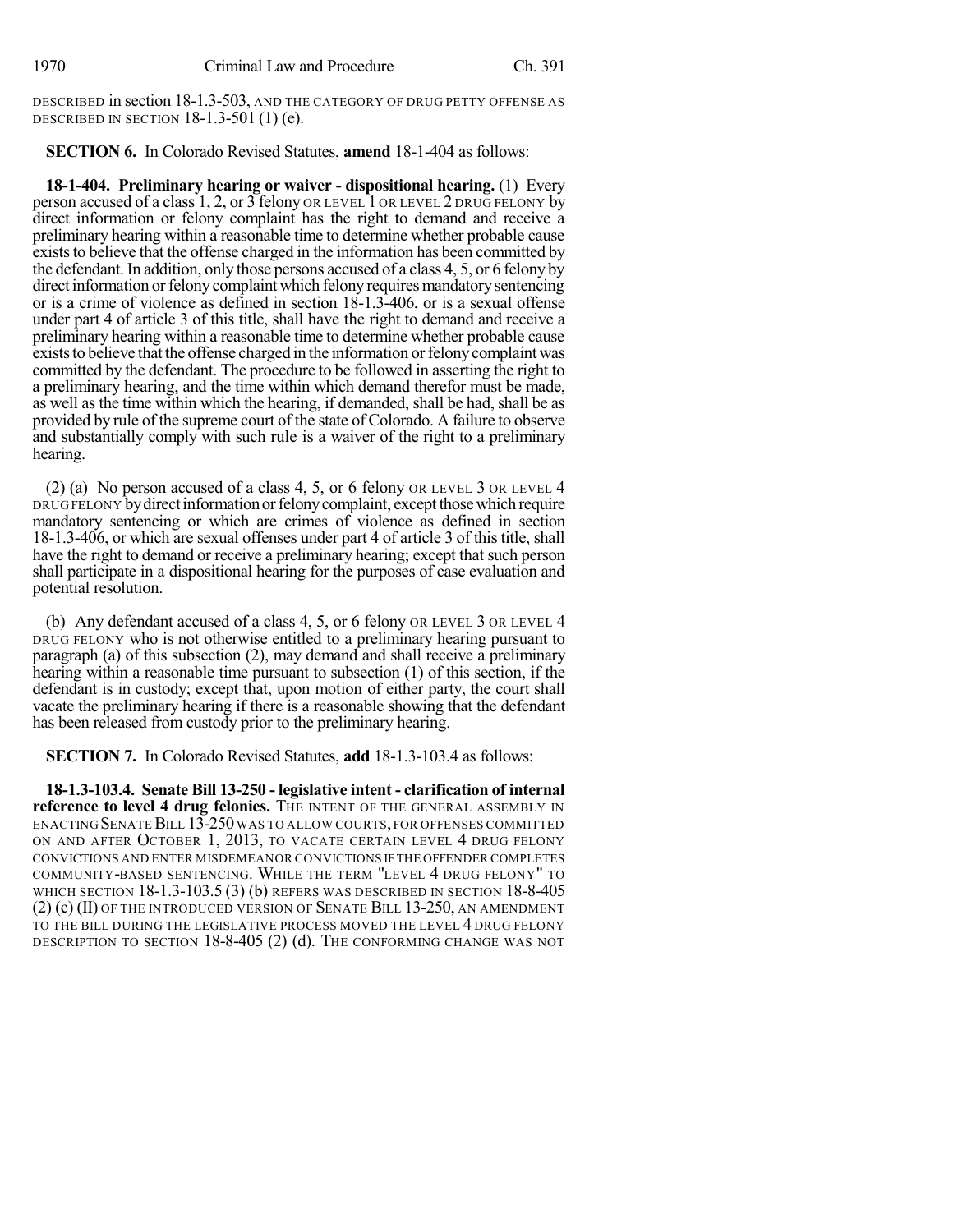MADE TO THE INTERNAL REFERENCE IN SECTION 18-1.3-103.5 (3) (b), RESULTING IN AN INCORRECT INTERNAL REFERENCE BEING PUBLISHED IN THE  $2013$  version of the COLORADO REVISED STATUTES. WHEN ENACTING SENATE BILL 13-250, IT WAS THE INTENT OF THE GENERAL ASSEMBLY THAT THE LEVEL 4 DRUG FELONIES TO WHICH SECTION 18-1.3-103.5 (3) (b) REFERS BE THOSE DESCRIBED IN SECTION 18-8-405(2) (d).ACCORDINGLY,BY THE PASSAGE OF SENATEBILL 14-163,ENACTED IN 2014,THE GENERAL ASSEMBLY CORRECTS THE INTERNAL REFERENCE FOUND IN SECTION 18-1.3-103.5 (3) (b). The correction to the internal reference is effective AS OF THE EFFECTIVE DATE OF SENATE BILL 13-250, OCTOBER 1, 2013, AND APPLIES TO OFFENSES COMMITTED ON OR AFTER OCTOBER 1, 2013.

**SECTION 8.** In Colorado Revised Statutes, 18-1.3-103.5, **amend** (2)(a), (3), (4)  $(a)$ , and  $(4)$   $(c)$  as follows:

**18-1.3-103.5. Felony convictions - vacate and enter conviction on misdemeanor after successful completion.** (2) (a) In a case in which the defendant enters a plea of guilty or isfound guilty by the court or a jury for a crime listed in subsection (3) of this section, the court shall order, upon successful completion of any community-based sentence to probation or to a community corrections program, the DRUG felony conviction vacated and shall enter a conviction for a level 1 DRUG misdemeanor drug offense of possession of a controlled substance pursuant to section 18-18-403.5. Upon entry of the judgment of conviction pursuant to section 18-18-403.5, the court shall indicate in its order that the judgment of conviction is entered pursuant to the provisions of this section.

(3) This section applies to convictions for the following offenses:

(a) Possession of a controlled substance; but only when the quantity of the controlled substance is not more than four grams of a schedule I or schedule II controlled substance, not more than two grams of methamphetamine, heroin, ketamine, or cathinone CATHINONES, or not more than four milligrams of flunitrazepam. The district attorney and defendant may stipulate to the amount of the controlled substance possessed by the defendant at the time of sentencing, or the court shall determine the amount at the time of sentencing.

(b) A level 4 drug felony for distribution pursuant to the provisions of section 18-18-405 (2) (e) (d) (II);

(c) Possession of MORE THAN twelve ounces  $\sigma$  more of marijuana or MORE THAN three ounces or more of marijuana concentrate; or

(d) A violation of section 18-18-415.

(4) Notwithstanding any provision of this section to the contrary, a defendant is not eligible for relief under this section if:

(a) The defendant has a prior conviction for a crime of violence as described in section 18-1.3-406 or a prior conviction for an offense that is required to be sentenced pursuant to the provisions of section 18-1.3-406 in this state, or a crime in another state, the United States, or any territory subject to the jurisdiction of the United States that would be a crime of violence or any AN offense required to be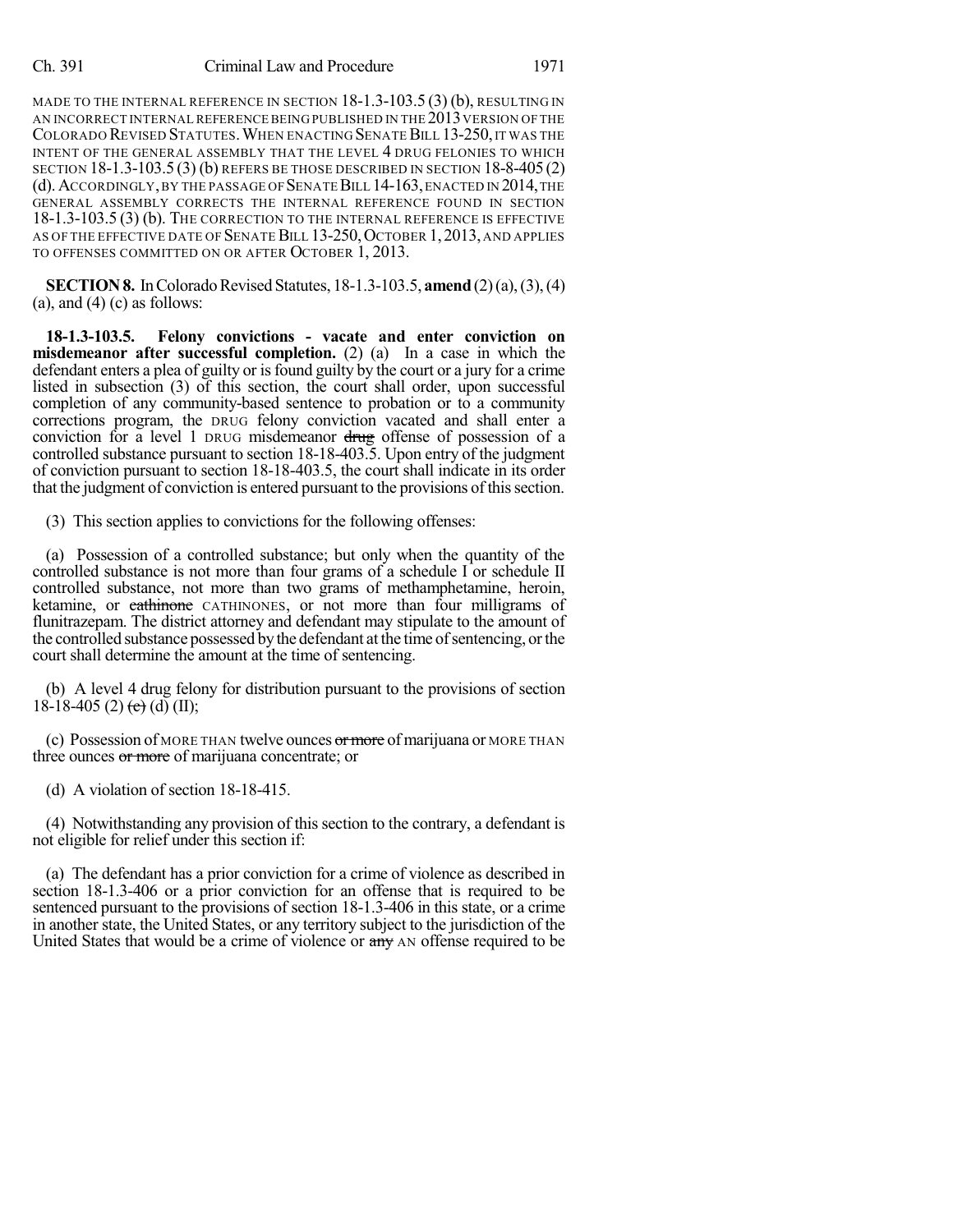sentenced pursuant to the provisions of section 18-1.3-406 in this state;

 $(c)$  (I) The defendant has two or more prior felony convictions for a drug offense pursuant to this article TITLE, or a crime in another state, the United States, or any territory subject to the jurisdiction of the United Statesthat would be a drug offense violation of this article TITLE.

(II) For purposes of this paragraph (c), a  $\frac{1}{100}$  felony conviction includes any prior diversion, deferred prosecution, or deferred judgment and sentence, WHETHER OR NOT COMPLETED, for A felony, or any felony offense for which AND ANY CONVICTION ENTERED AS A RESULT OF relief was previously granted pursuant to this section or any misdemeanor drug conviction that was AS A RESULT OF A GUILTY PLEA TO A MISDEMEANOR OFFENSE, AS DESCRIBED IN ARTICLE 18 OF THIS TITLE, originally charged as a drug felony DRUG offense, AS DESCRIBED IN ARTICLE 18 OF THIS TITLE.

**SECTION 9.** In Colorado Revised Statutes, 18-1.3-104, **amend** (1) (b) as follows:

**18-1.3-104. Alternatives in imposition of sentence.** (1) Within the limitations ofthe applicable statute pertaining to sentencing and subjectto theprovisionsofthis title, the trial court has the following alternatives in entering judgment imposing a sentence:

(b) Subject to the provisions of section SECTIONS  $18-1.3-401$  AND  $18-1.3-401.5$ , in class 2, class 3, class 4, class 5, and class 6 felonies and section 18-1.3-401.5 for level 1, level 2, level 3, and level 4 drug felonies, the defendant may be sentenced to imprisonment for a definite period of time.

**SECTION 10.** In Colorado Revised Statutes, 18-1.3-401, **amend**  $(1)(a)(V)(A)$ introductory portion as follows:

**18-1.3-401. Felonies classified-presumptivepenalties.**(1)(a)(V)(A) EXCEPT AS OTHERWISE PROVIDED IN SECTION 18-1.3-401.5 FOR OFFENSES CONTAINED IN ARTICLE 18 OF THIS TITLE COMMITTED ON OR AFTER OCTOBER 1, 2013, as to any person sentenced for a felony committed on or after July 1, 1993, felonies are divided into six classes which THAT are distinguished from one another by the following presumptive ranges of penalties which THAT are authorized upon conviction:

**SECTION 11.** In Colorado Revised Statutes, 18-1.3-401.5, **amend** (2) (b) (I) introductory portion, (4), (7), (11), and (12); and **add** (2) (b) (V) and (10) (a) (III.5) as follows:

**18-1.3-401.5. Drug felonies classified - presumptive and aggravated penalties.** (2) (b) (I) As to any person sentenced for a drug felony committed on or after October 1, 2013, EXCEPT as otherwise provided in section  $18-1.3-401$  (1) (a)  $(HH)$  SUBPARAGRAPH  $(V)$  OF THIS PARAGRAPH  $(b)$  and in subsection  $(7)$  of this SECTION, in addition to, or in lieu of, any sentence to imprisonment, probation, community corrections, or work release, a fine within the following ranges may be imposed for the specified level of drug felonies: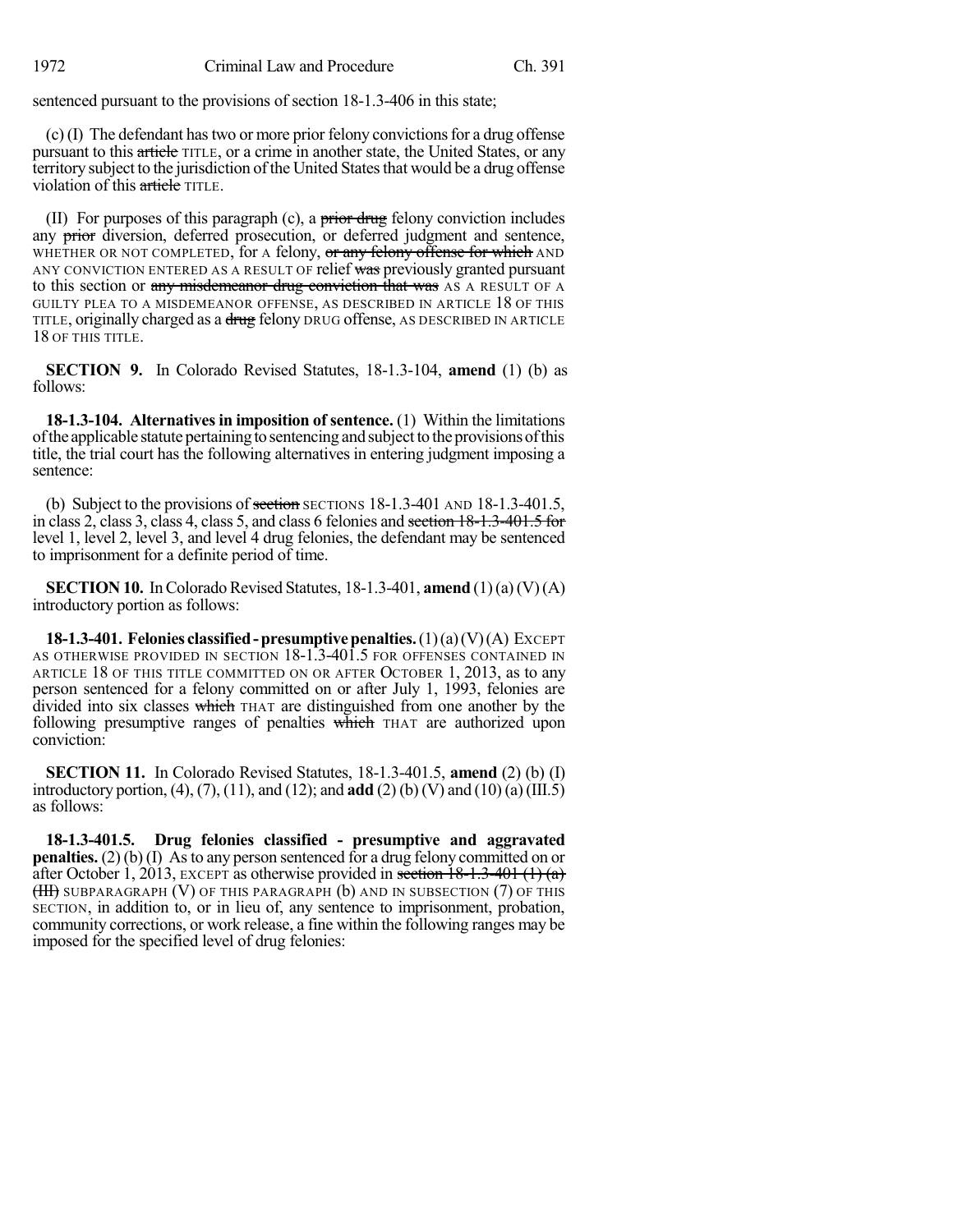## Ch. 391 Criminal Law and Procedure 1973

(V) NOTWITHSTANDING THE PROVISIONS OF SUBPARAGRAPH (I) OF THIS PARAGRAPH (b), A PERSON WHO HAS BEEN TWICE CONVICTED OF A FELONY UNDER THE LAWS OF THIS STATE, ANY OTHER STATE, OR THE UNITED STATES PRIOR TO THE CONVICTION FOR WHICH HE OR SHE IS BEING SENTENCED SHALL NOT BE ELIGIBLE TO RECEIVE A FINE IN LIEU OF ANY SENTENCE TO IMPRISONMENT, COMMUNITY CORRECTIONS, OR WORK RELEASE BUT SHALL BE SENTENCED TO AT LEAST THE MINIMUM SENTENCE SPECIFIED IN PARAGRAPH  $(a)$  of this subsection  $(2)$  and may RECEIVE A FINE IN ADDITION TO SAID SENTENCE.

(4) The mandatory period of parole imposed pursuant to paragraph (a) of subsection (2) of this section commences immediately upon the discharge of an offender from imprisonment in the custody of the department of corrections. If the offender has been granted release to parole supervision by the state board of parole, the offender is deemed to have discharged the offender'ssentence to imprisonment provided for in subsection  $(2)$  of this section in the same manner as if such sentence were discharged pursuant to law. When an offender is released by the state board of parole or released because the offender's sentence was discharged pursuant to law, the mandatory period of parole must be served by the offender. An offender sentenced for a drug felony may receive earned time pursuant to section 17-22.5-405, C.R.S., and while serving a mandatory parole period in accordance with this section.

(7) Notwithstanding any provision ofthissection to the contrary, ifthe defendant is convicted of a level 1 drug felony, the court shall sentence the defendant to a period TERM OF INCARCERATION IN THE DEPARTMENT OF CORRECTIONS of at least eight years in the department of corrections BUT NOT MORE THAN THIRTY-TWO YEARS. THE PRESENCE OF ONE OR MORE OF THE AGGRAVATING CIRCUMSTANCES PROVIDED IN PARAGRAPH (a) OF SUBSECTION (10) OF THIS SECTION OR IN SECTION 18-18-407 (1) REQUIRES THE COURT TO SENTENCE A DEFENDANT CONVICTED OF A LEVEL 1 DRUG FELONY TO A TERM OF INCARCERATION IN THE DEPARTMENT OF CORRECTIONS OF AT LEAST TWELVE YEARS BUT NO MORE THAN THIRTY-TWO YEARS. THE COURT MAY IMPOSE A FINE IN ADDITION TO IMPRISONMENT.

(10) (a) Except for a level 1 drug felony, the presence of one or more of the following aggravating circumstances at the time of the commission of a drug felony offense requiresthe court, if itsentencesthe defendant to incarceration, to sentence the defendant to a term of at least the midpoint in the presumptive range but not more than the maximum term of the aggravated range:

(III.5) THE DEFENDANT WAS ON APPEAL BOND FOLLOWING HIS OR HER CONVICTION FOR A PREVIOUS FELONY;

(11) Except for a level 1 drug felony, the presence of any one or more of the following sentence-enhancing circumstances at the time of the commission of the drug felony allows the court, if it sentences the defendant to incarceration, to sentence the defendant to a term in the presumptive or aggravated range:

(a) AT THE TIME OF THE COMMISSION OF THE DRUG FELONY, the defendant was charged with or was on bond for a felony in a previous case and the defendant was convicted of any felony in the previous case;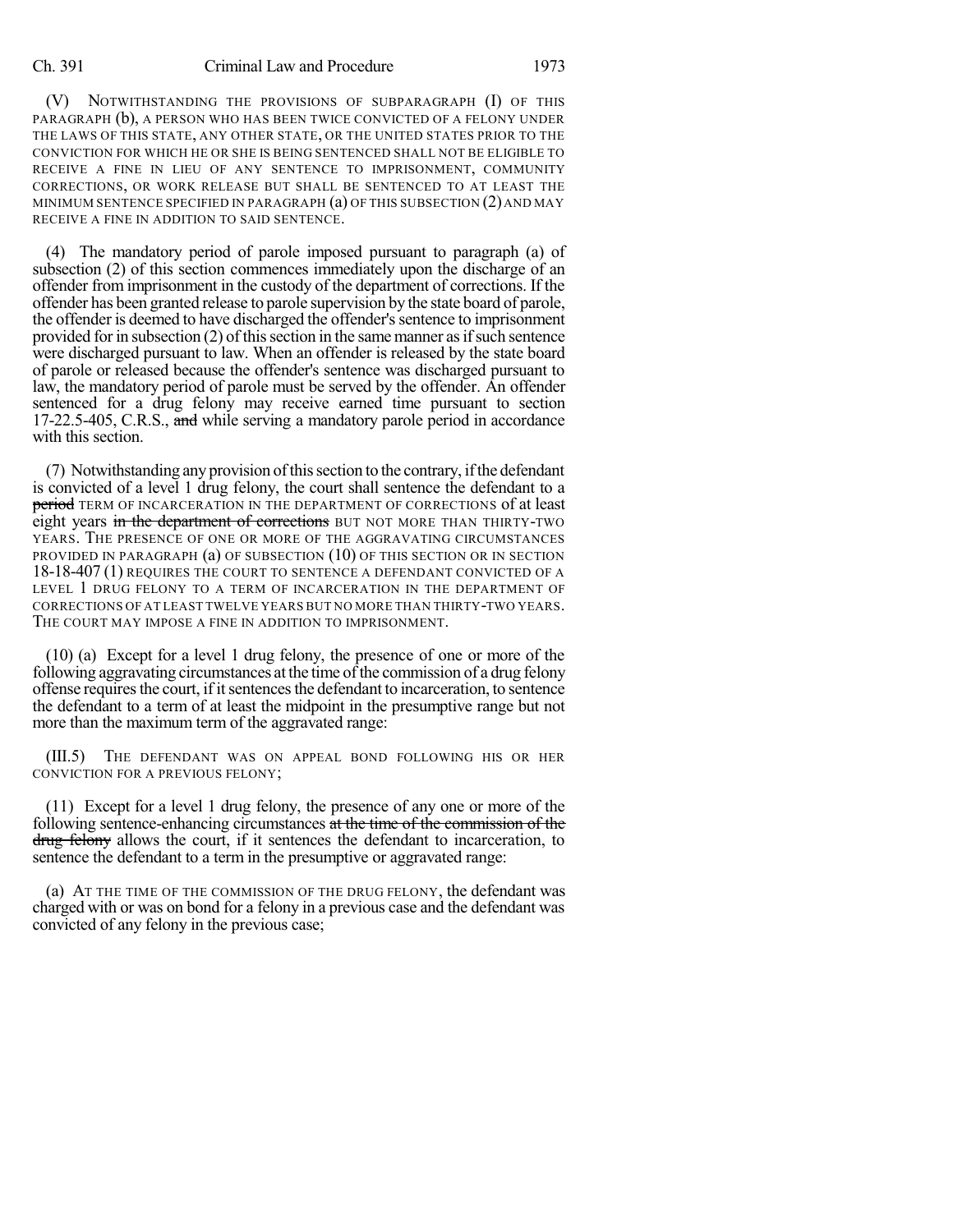1974 Criminal Law and Procedure Ch. 391

(b) AT THE TIME OF THE COMMISSION OF THE DRUG FELONY, the defendant was charged with or was on bond for a delinquent act that would have constituted a felony if committed by an adult;

(c) AT THE TIME OF THE COMMISSION OF THE DRUG FELONY, the defendant was on bond for having pled guilty to a lesser offense when the original offense charged was a felony;

(c.5) AT THE TIME OF THE COMMISSION OF THE DRUG FELONY, THE DEFENDANT WAS UNDER A DEFERRED JUDGMENT AND SENTENCE FOR ANOTHER FELONY;

(d) AT THE TIME OF THE COMMISSION OF THE DRUG FELONY, the defendant was on bond in a juvenile prosecution under title 19, C.R.S., for having pled guilty to a lesser delinquent act when the original delinquent act charged would have constituted a felony if committed by an adult;

(e) AT THE TIME OF THE COMMISSION OF THE DRUG FELONY, the defendant was under a deferred judgment and sentence for a delinquent act that would have constituted a felony if committed by an adult; or

(f) AT THE TIME OF THE COMMISSION OF THE DRUG FELONY, the defendant was on parole for having been adjudicated a delinquent child for an offense that would constitute a felony if committed by an adult.

(12) When it appears to the satisfaction of the court that the ends of justice and the best interest of the public, as well as the defendant, will be best served thereby, the court has the power to suspend the imposition or execution of sentence for such period and upon such terms and conditions as it may deem best; except that the court may not suspend a sentence to the minimum term of incarceration when the defendant is convicted of a level 1 drug felony. In no instance may a sentence be suspended if the defendant is ineligible for probation pursuant to section 18-1.3-201, except upon an express waiver being made by the sentencing court regarding a particular defendant upon recommendation of the district attorney and approval of such recommendation by an order of the sentencing court pursuant to section 18-1.3-201 (4).

**SECTION 12.** In Colorado Revised Statutes, 18-1.3-501, **amend** (1) (d) as follows:

**18-1.3-501. Misdemeanors classified - drug misdemeanors and drug petty offenses classified - penalties - definitions.** (1) (d) For purposes of sentencing a person convicted of a misdemeanor drug offense described in article 18 of thistitle, committed on or after October 1, 2013, drug misdemeanors are divided into two levels that are distinguished from one another by the following penalties and that are authorized upon conviction: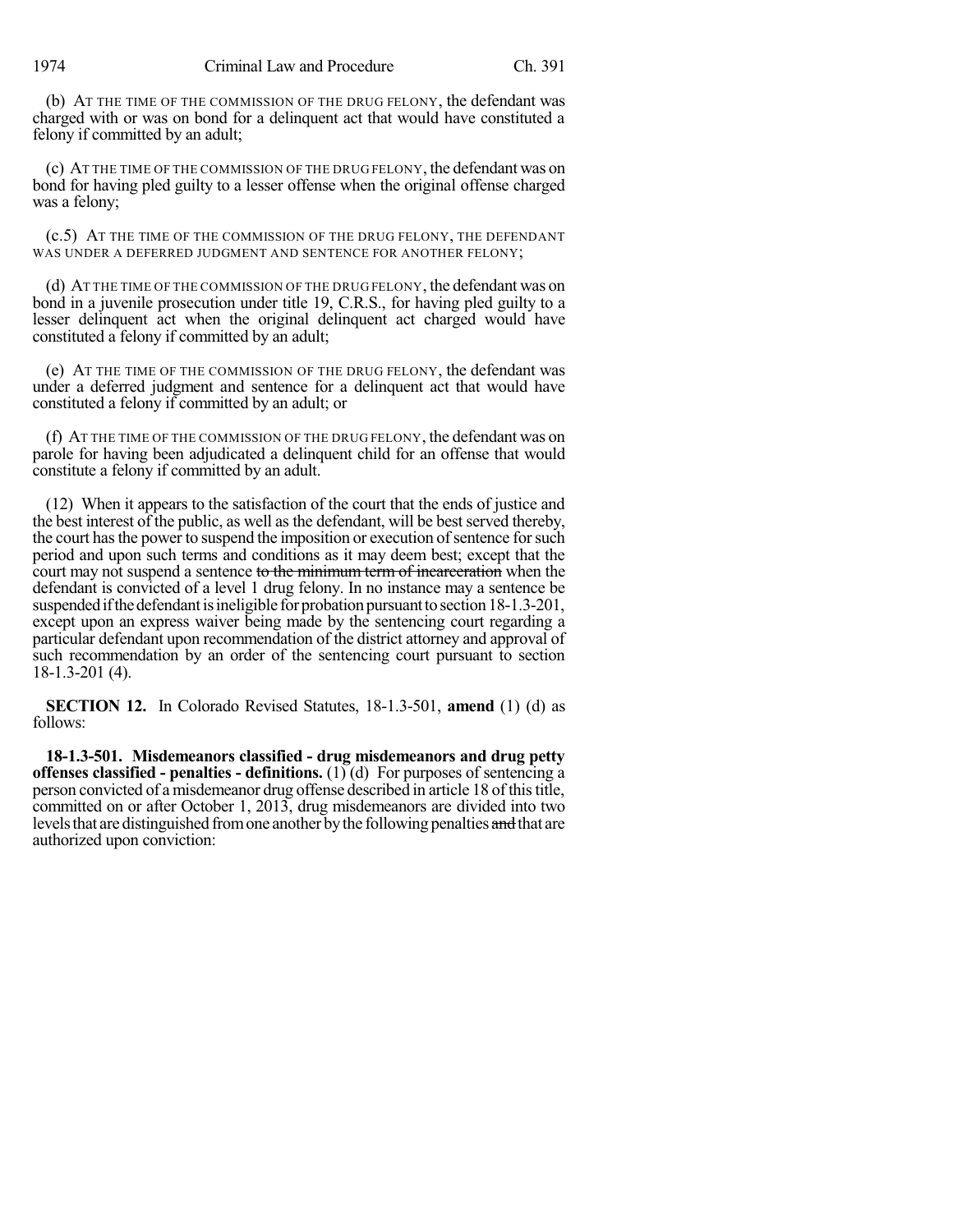| <b>Level</b>    | <b>Minimum Sentence</b>                                           | <b>Maximum Sentence</b>                                                        |
|-----------------|-------------------------------------------------------------------|--------------------------------------------------------------------------------|
| DM1             | Six months imprisonment,<br>five hundred dollars fine,<br>or both | Eighteen months<br>imprisonment, five<br>thousand dollars<br>fine, or both     |
| DM <sub>2</sub> | No imprisonment, fifty<br>dollars fine                            | Twelve months<br>imprisonment, seven<br>hundred fifty dollars<br>fine, OR BOTH |

**SECTION 13.** In Colorado Revised Statutes, 18-1.3-801, **amend** (2) (b) as follows:

**18-1.3-801. Punishment for habitual criminals.** (2) (b) The provisions of paragraph (a) of this subsection  $(2)$  shall not apply to a conviction for a level 4 drug felony pursuant to section 18-18-403.5 (2), or a conviction for a level 4 drug felony for attempt or conspiracy to commit unlawful possession of a controlled substance, as described in section 18-18-403.5 (2), if the amount of the schedule I orschedule II controlled substance possessed is not more than four grams or not more than two grams of methamphetamine, heroin, eathinone CATHINONES, OR ketamine or not more THAN four milligrams of flunitrazepam, even if the person has been previously convicted of three or more qualifying felony convictions.

**SECTION 14.** In Colorado Revised Statutes, 18-2-101, **amend** (10) as follows:

**18-2-101. Criminal attempt.** (10) (a) Except as otherwise provided by law, criminal attempt to commit a level 1 drug felony is a level 2 drug felony; criminal attempt to commit a level 2 drug felony is a level 3 drug felony; criminal attempt to commit a level 3 drug felony is a level 4 drug felony; and criminal attempt to commit a level 4 drug felony is a level 1 drug misdemeanor LEVEL 4 DRUG FELONY.

(b) Except as otherwise provided by law, criminal attempt to commit a level 1 drug misdemeanor is a level 2 drug misdemeanor; and criminal attempt to commit a level 2 DRUG misdemeanor is a level 2 DRUG misdemeanor.

**SECTION 15.** In Colorado Revised Statutes, 18-2-206, **amend** (7) (a) as follows:

**18-2-206. Penalties for criminal conspiracy - when convictions barred.** (7) (a) Except as otherwise provided by law, conspiracy to commit a level 1 drug felony is a level 2 drug felony; conspiracy to commit a level 2 drug felony is a level 3 drug felony; conspiracy to commit a level 3 drug felony is a level 4 drug felony; and conspiracy to commit a level 4 drug felony is a level  $\frac{1}{1}$  drug misdemeanor 4 DRUG FELONY.

**SECTION 16.** In Colorado Revised Statutes, 18-18-102, **amend** (3.5) (a) (IX), (3.5) (a) (XXIII), (3.5) (a) (XXIV), and (5); and **add** (3.5) (a) (XXV) as follows: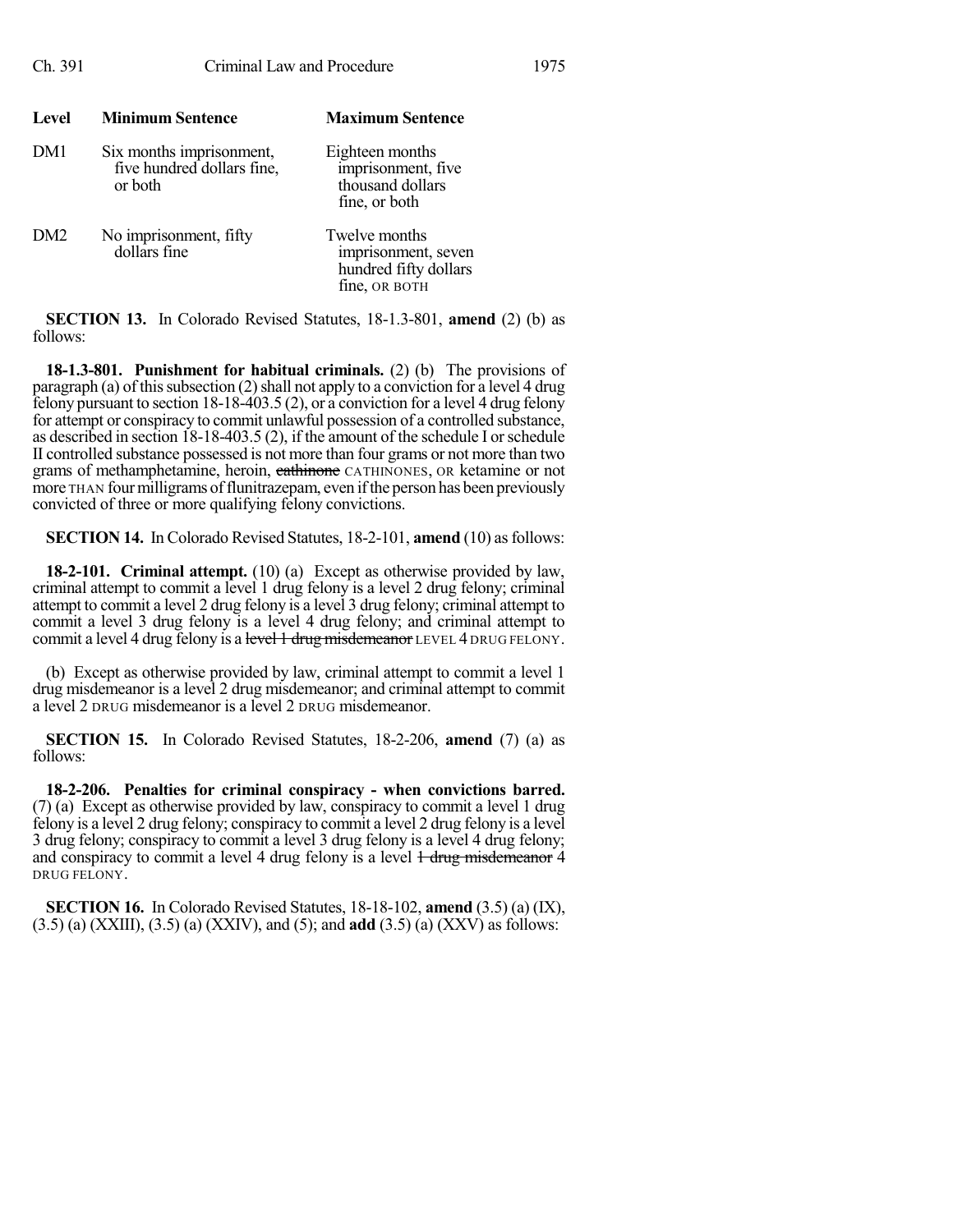**18-18-102. Definitions.** As used in this article:

(3.5) (a) "Cathinones" means any synthetic or natural material containing any quantity of a cathinone chemical structure, including any analogs, salts, isomers, or salts of isomers of any synthetic or natural material containing a cathinone chemical structure, including but not limited to the following substances and any analogs, salts, isomers, or salts of isomers of any of the following substances:

(IX) 4'-Methyl-alpha-pyrrolidinopropiophenone (MPPP) (MePPP);

(XXIII) 2-(Methylamino)-1-phenyl-1-pentanone Pentedrone); and

(XXIV) N-methylethcathinone (4-MEC); AND

(XXV) (S)-2-AMINO-1-PHENYL-1-PROPANONE (CATHINONE).

(5) "Controlled substance" means a drug, substance, or immediate precursor included in schedules I through V of part 2 of this article, including cocaine, marijuana, marijuana concentrate, a cathinone CATHINONES, any synthetic cannabinoid, and salvia divinorum.

**SECTION 17.** In Colorado Revised Statutes, 18-18-205, **amend** (2)(d)(III) and  $(2)$  (d) (IV) as follows:

**18-18-205. Schedule III.** (2) Unless specifically excepted by Colorado or federal law, or Colorado or federal regulation, or more specifically included in another schedule, the following controlled substances are listed in schedule III:

(d) Any material, compound, mixture, or preparation containing any of the following narcotic drugs, or their salts calculated as the free anhydrous base or alkaloid, in limited quantities as follows:

(III) Not more than 300 milligrams of  $\frac{div}{dv}$  diverged than HYDROCODONE per 100 milliliters or not more than 15 milligrams per dosage unit, with a fourfold or greater quantity of an isoquinoline alkaloid of opium;

(IV) Not more than 300 milligrams of dihydrocodeinone HYDROCODONE per 100 milliliters or not more than 15 milligrams per dosage unit, with one or more active, nonnarcotic ingredients in recognized therapeutic amounts;

**SECTION 18.** In Colorado Revised Statutes, 18-18-403.5, **amend** (2) (a) as follows:

**18-18-403.5. Unlawful possession of a controlled substance.** (2) A person who violates subsection (1) of this section by possessing:

(a) Any material, compound, mixture, or preparation that contains any quantity of flunitrazepam, ketamine, CATHINONES, or a controlled substance listed in schedule I or II of part 2 of this article commits a level 4 drug felony.

**SECTION 19.** In Colorado Revised Statutes, 18-18-405, **amend** (2) (a) (I) (B),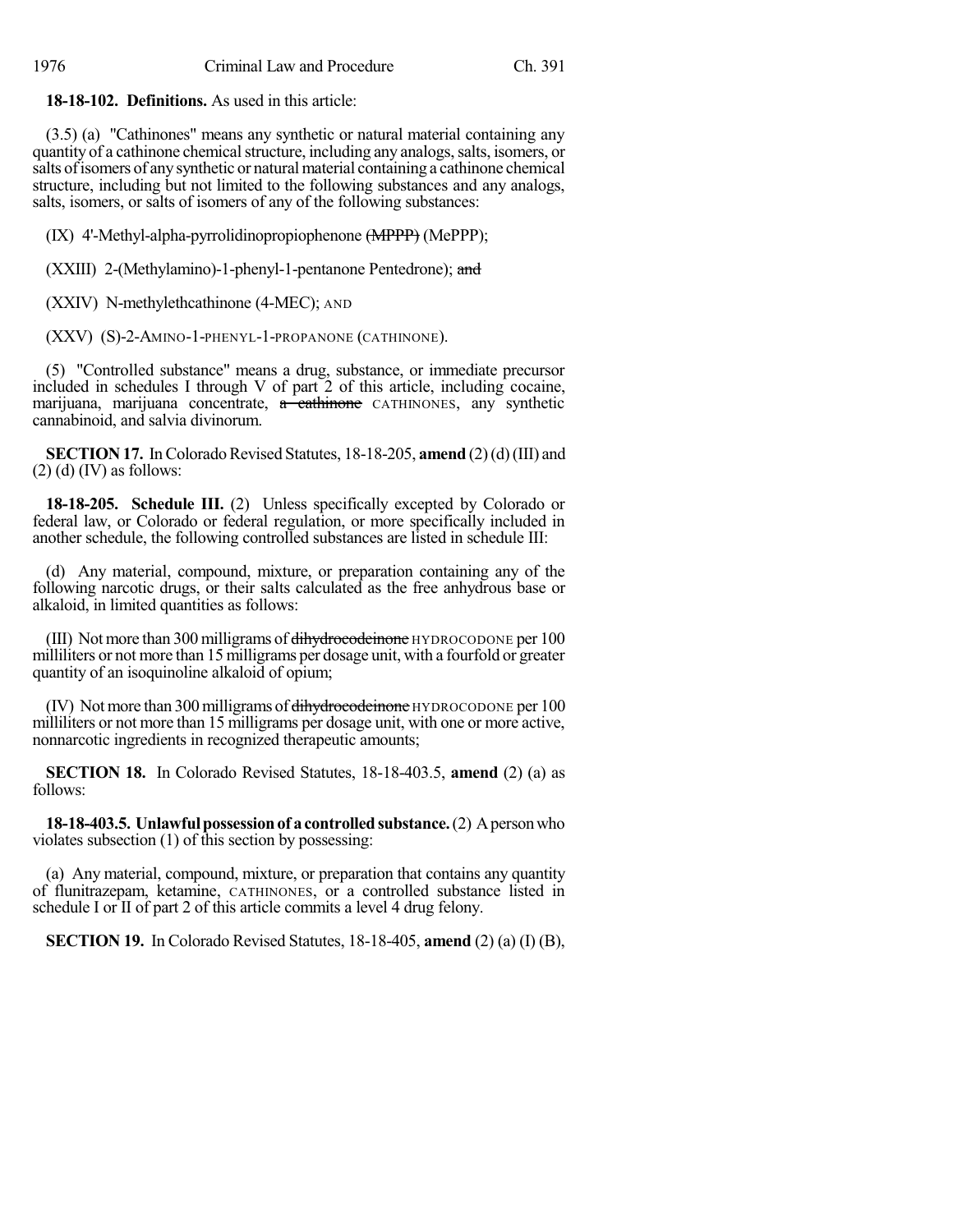$(2)$  (b) (I) (B), (2) (c) (II), (2) (d) (II), and (5) as follows:

**18-18-405. Unlawful distribution, manufacturing, dispensing, or sale.** (2) Except as otherwise provided for an offense concerning marijuana and marijuana concentrate in section 18-18-406 and for special offenders as provided in section 18-18-407, any person who violates any of the provisions of subsection (1) of this section:

(a) Commits a level 1 drug felony and is subject to the mandatory sentencing provisions in section  $18-1.3-401.5$  (7) if:

(I) The violation involves any material, compound, mixture, or preparation that weighs:

(B) More than one hundred twelve grams and contains methamphetamine, heroin, ketamine, or cathinone CATHINONES; or

(b) Commits a level 2 drug felony if:

(I) The violation involves any material, compound, mixture, or preparation that weighs:

(B) More than seven grams, but not more THAN one hundred twelve grams, and contains methamphetamine, heroin, ketamine, or cathinone CATHINONES; or

(c) Commits a level 3 drug felony if the violation involves any material, compound, mixture, or preparation that weighs:

(II) Not more than seven grams and contains methamphetamine, heroin, ketamine, or cathinone CATHINONES;

(d) Commits a level 4 drug felony if:

(II) Notwithstanding the provisions of paragraph (c) of this subsection (2), the violation involves distribution or transfer of the controlled substance for the purpose of consuming all of the controlled substance with another person or persons at a time substantially contemporaneous with the transfer; except that this subparagraph (II) applies only if the distribution or transfer involves not more than four grams of a schedule I or II controlled substance or not more than two grams of methamphetamine, heroin, ketamine, or cathinone CATHINONES.

(5) When a person commits unlawful distribution, manufacture, dispensing, sale, or possession with intent to manufacture, dispense, sell, or distribute any schedule I or schedule II controlled substance, as listed in section 18-18-203 or 18-18-204, flunitrazepam, or ketamine, OR CATHINONES, or conspires with one or more persons to commit the offense, pursuant to subsection (1) of this section, twice or more within a period of six months, without having been placed in jeopardy for the prior offense or offenses, the aggregate amount ofthe schedule I orschedule II controlled substance, flunitrazepam, or ketamine, OR CATHINONES involved may be used to determine the level of drug offense.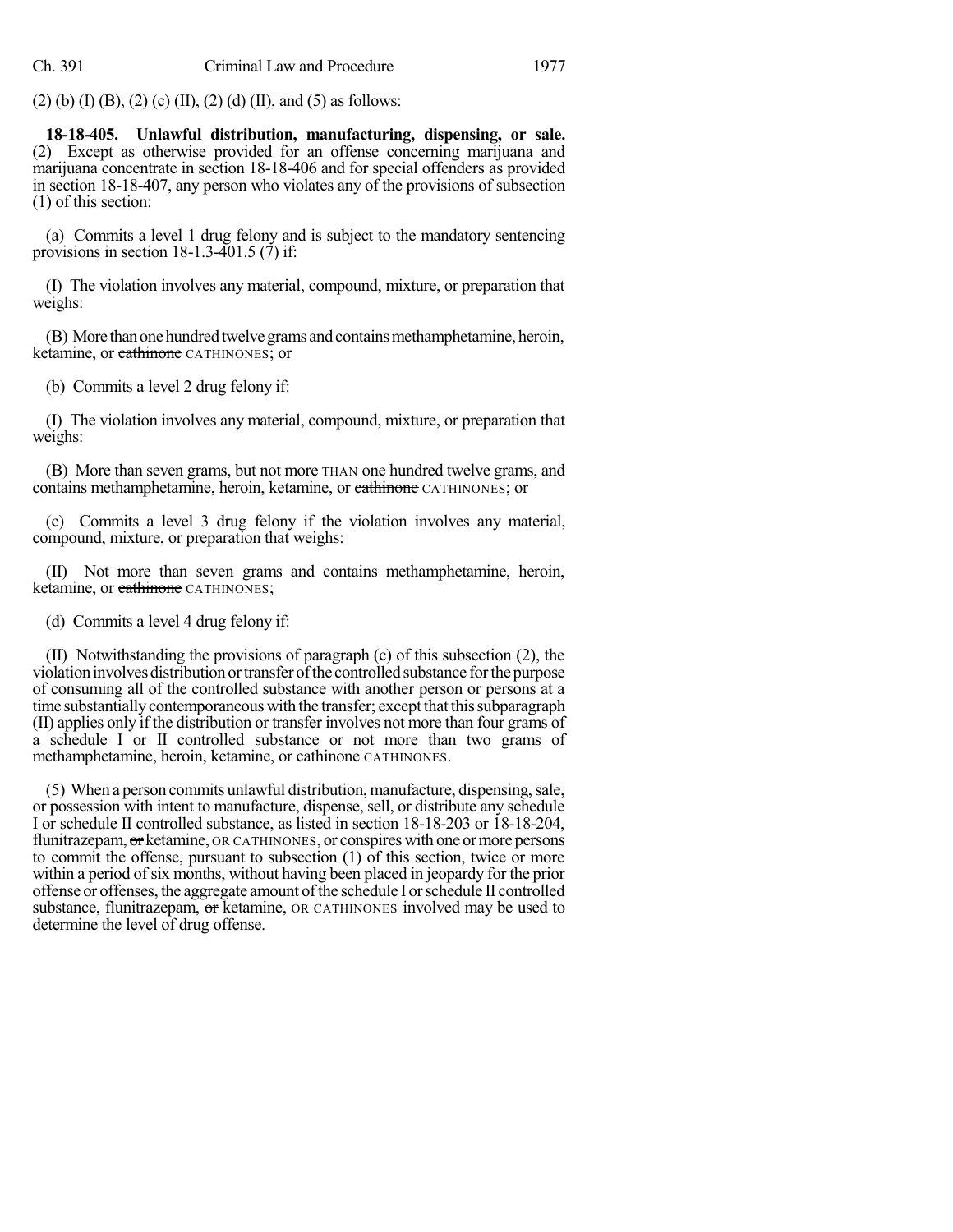**SECTION 20.** In Colorado Revised Statutes, 18-18-407, **amend** (1) introductory portion,  $(1)$  (c), and  $(1)$  (d)  $(II)$  as follows:

**18-18-407.** Special offender - definitions. (1) Upon A PERSON WHO COMMITS a felony conviction OFFENSE under this part 4, the presence of UNDER any one or more of the following aggravating circumstances designated the defendant a special offender shall require the court to sentence the defendant to the department of corrections for at least the minimum term of years within the presumptive range for COMMITS a level 1 drug felony AND IS A SPECIAL OFFENDER:

(c) The defendant committed the violation and in the course of that violation, INTRODUCED OR imported into the state of Colorado more than fourteen grams of any schedule I or II controlled substance listed in part 2 of this article or more than seven grams of methamphetamine, heroin, ketamine, or eathinone CATHINONES, or ten milligrams of flunitrazepam;

(d) (II) The defendant or a confederate of the defendant possessed a firearm, as defined in section 18-1-901 (3) (h), to which the defendant or confederate had access in a manner that posed a risk to others or in a vehicle the defendant was occupying at the time of the commission of the violation; of subsection (1) of this section;

**SECTION 21.** In Colorado Revised Statutes, 18-19-103, **amend** (5) (d) (I), (5) (d) (IV), and (5) (d) (V); and **add** (5) (d) (VI) as follows:

**18-19-103. Source of revenues - allocation of moneys.** (5) (d) Moneys from the correctional treatment cash fund may be used to serve the following populations:

(I) Adults and juveniles  $\frac{1}{\sqrt{2}}$  a  $\frac{1}{\sqrt{2}}$  on diversion sentence for a state offense and adults and juveniles under supervision in a pretrial diversion program for a state offense;

(IV) Offenders sentenced or transitioned to a community corrections program; and

(V) Offenders serving a sentence in a county jail, on a work-release program supervised by the county jail, or receiving after-care treatment following release from jail if the offender participated in a jail treatment program; AND

(VI) OFFENDERS ON BOND OR ON SUMMONS, WITH A PENDING CRIMINAL CASE IN A PRE-TRIAL TREATMENT PROGRAM.

**SECTION 22.** In Colorado Revised Statutes, 24-72-308.6, **amend** (2) (a) (II.5)  $(B)$  and  $(2)$   $(a)$   $(III.5)$   $(B)$  as follows:

**24-72-308.6. Sealing of criminal conviction recordsinformation for offenses involvingcontrolledsubstancesfor convictions enteredonorafterJuly1, 2011.** (2) **Sealing of conviction records.** (a) (II.5) (B) If the offense is a level 2 or level 3 drug misdemeanor in article 18 of title 18, C.R.S., the petition may be filed three years after the later of the date of the final disposition of all criminal proceedings against the defendant or the release of the defendant from supervision concerning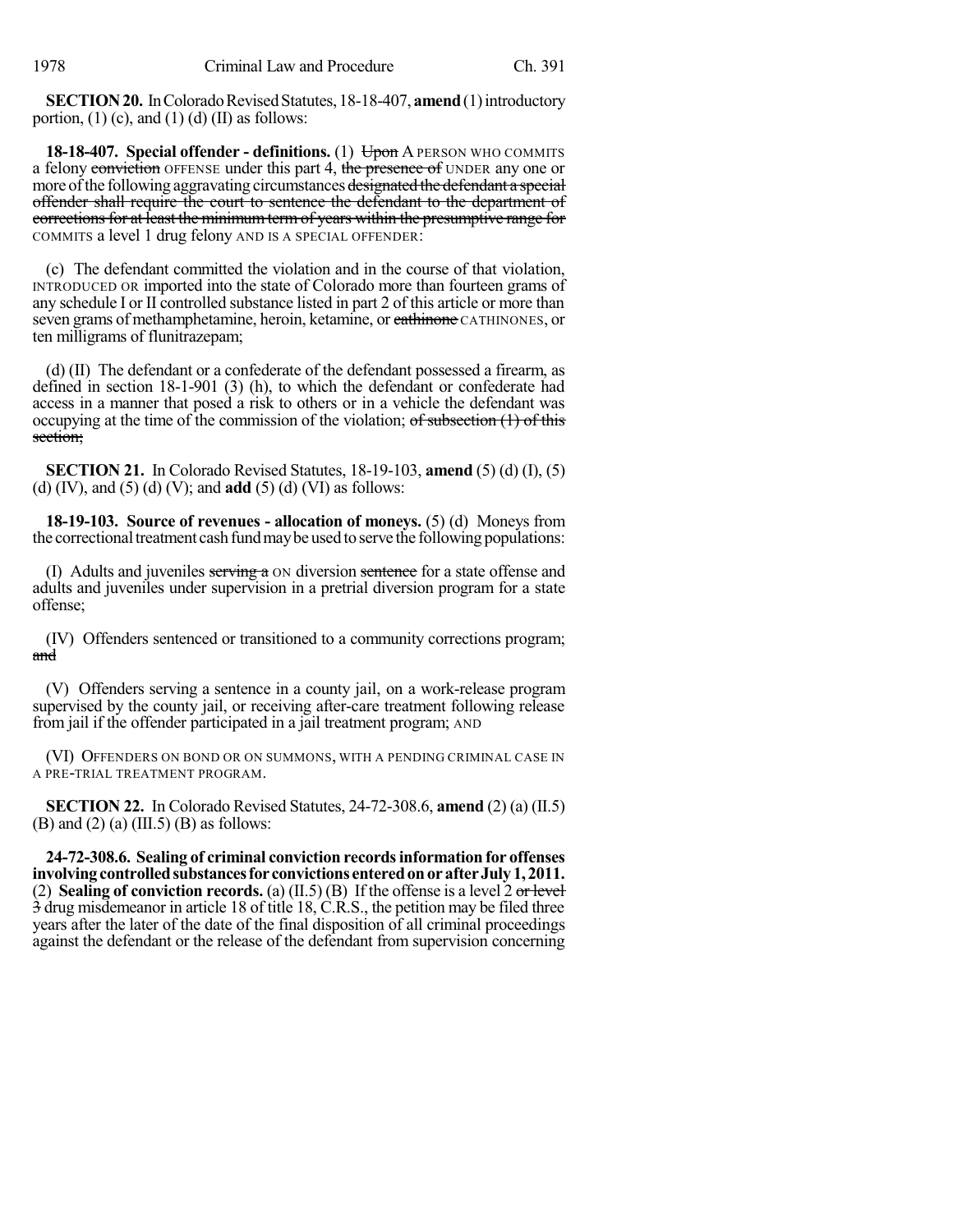a criminal conviction.

(III.5) (B) If a petition is filed for the sealing of a level 1 or level 2 or level 3 drug misdemeanor in article 18 of title 18, C.R.S., the defendant shall pay the filing fee and provide notice of the petition to the district attorney. The district attorney may object to the petition after considering the factors in section 24-72-308.5 (2) (c). If the district attorney does not object, the court shall order that the record be sealed after the defendant documents to the court that he or she has not been charged or convicted for a criminal offense since the date of the final disposition of all criminal proceedings against him or her or the date of the defendant's release from supervision, whichever is later. If the district attorney objects to the petition, the court shall set the matter for hearing. To order the record sealed, the criminal history filed with the petition as required by paragraph (b) of this subsection (2) must document to the court that the defendant has not been charged with or convicted of a criminal offense since the date of the final disposition of all criminal proceedings against him or her or since the date of the defendant's release from supervision, whichever is later. The court shall decide the petition after considering the factors in section 24-72-308.5 (2) (c).

**SECTION 23.** In Colorado Revised Statutes, 16-5-301, **amend** (1) (b) (I) as follows:

**16-5-301. Preliminary hearing or waiver - dispositional hearing.** (1) (b) (I) No person accused of a class 4, 5, or 6 felony OR LEVEL 3 OR LEVEL  $\overline{4}$ DRUG FELONY by direct information or felony complaint, except those which require mandatory sentencing or which are crimes of violence as defined in section 18-1.3-406, C.R.S., or which are sexual offenses under part 4 of article 3 oftitle 18, C.R.S., shall have the right to demand or receive a preliminary hearing; except that such person shall participate in a dispositional hearing for the purposes of case evaluation and potential resolution.

**SECTION 24.** In Colorado Revised Statutes, 18-18-406.5, **amend** (1); and **repeal** (2) as follows:

**18-18-406.5. Unlawful use of marijuana in a detention facility.** (1) A person confined in a detention facility in this state who possesses or uses up to eight ounces of marijuana commits a level 1 drug misdemeanor.

(2) Any person confined in any detention facility in this state who possesses or uses eight ounces or more of marijuana shall be subject to the provisions of section  $18-18-406(4)(b)$ .

**SECTION 25. Effective date.** (1) Sections 1 through 7, 9, 10, 11, 12, 21, 22, 23, and 24 of this act take effect upon passage.

(2) Sections 8 and 13 through 20 of this act take effect on July 1, 2014.